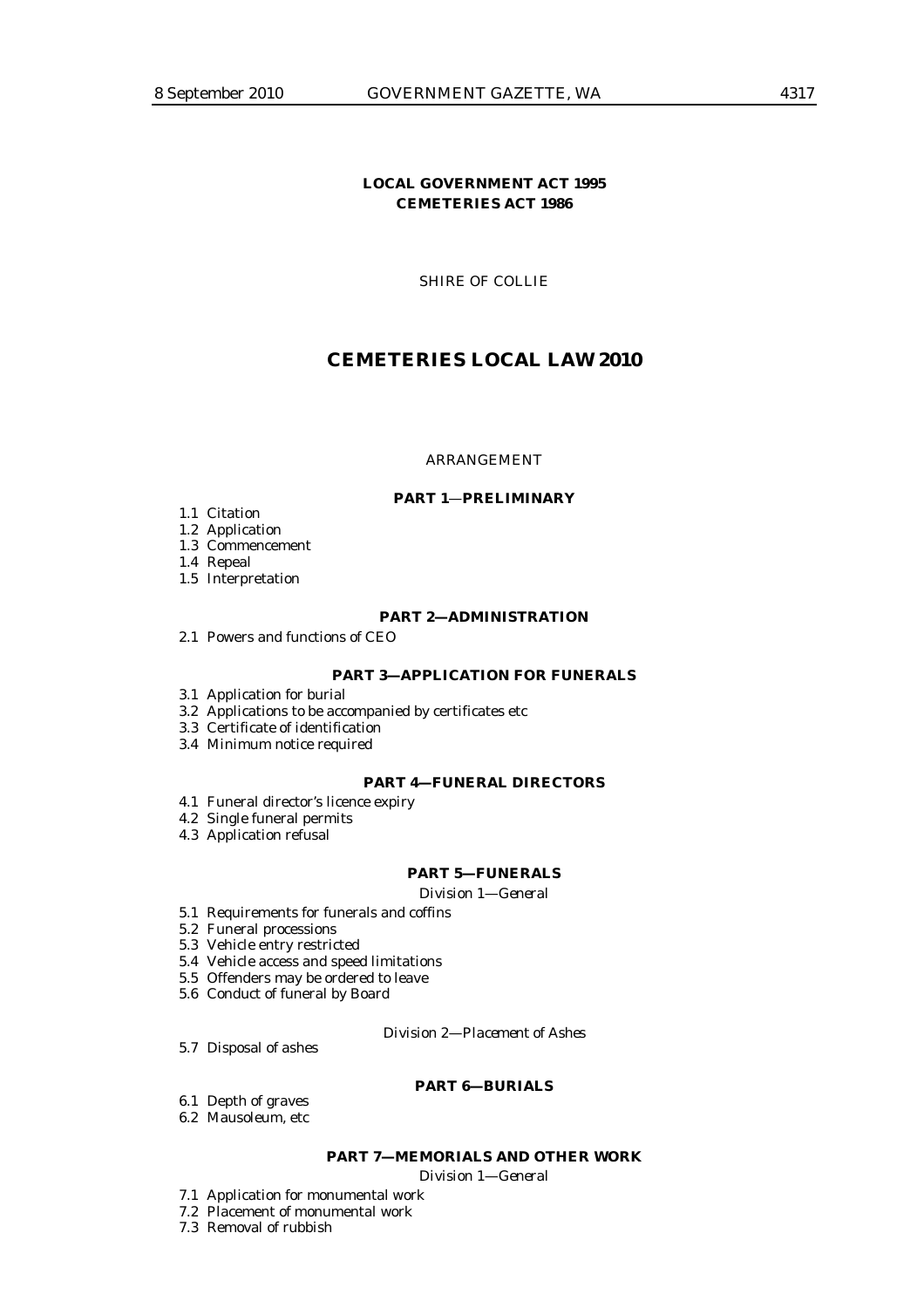- 7.4 Operation of work
- 7.5 Removal of materials
- 7.6 Hours of work
- 7.7 Unfinished work
- 7.8 Use of wood
- 7.9 Plants and trees 7.10 Supervision
- 7.11 Australian War Graves
- 7.12 Placing of glass domes and vases
- 

## *Division 2—Lawn Section*

- 7.13 Specification of monuments
- 7.14 Headstones

*Division 3—Memorial Plaque Section* 

7.15 Requirements of a memorial plaque

#### *Division 4—Licensing of Monumental Masons*

- 7.16 Monumental mason's licence
- 7.17 Expiry date, non-transferability
- 7.18 Carrying out monumental work
- 7.19 Responsibilities of the holder of a monumental mason's licence
- 7.20 Cancellation of a monumental mason's licence

#### **PART 8—GENERAL**

- 8.1 Animals
- 8.2 Guide dogs
- 8.3 Damaging and removing of objects
- 8.4 Withered flowers
- 8.5 Littering and vandalism
- 8.6 Advertising
- 8.7 Obeying signs and directions
- 8.8 Removal from the cemetery

## **PART 9—OFFENCES AND MODIFIED PENALTY**

9.1 General

#### 9.2 Modified penalties

Schedule 1—Modified penalties

Schedule 2—Form 1—Infringement notice

Schedule 3**—**Form 2—Withdrawal of infringement notice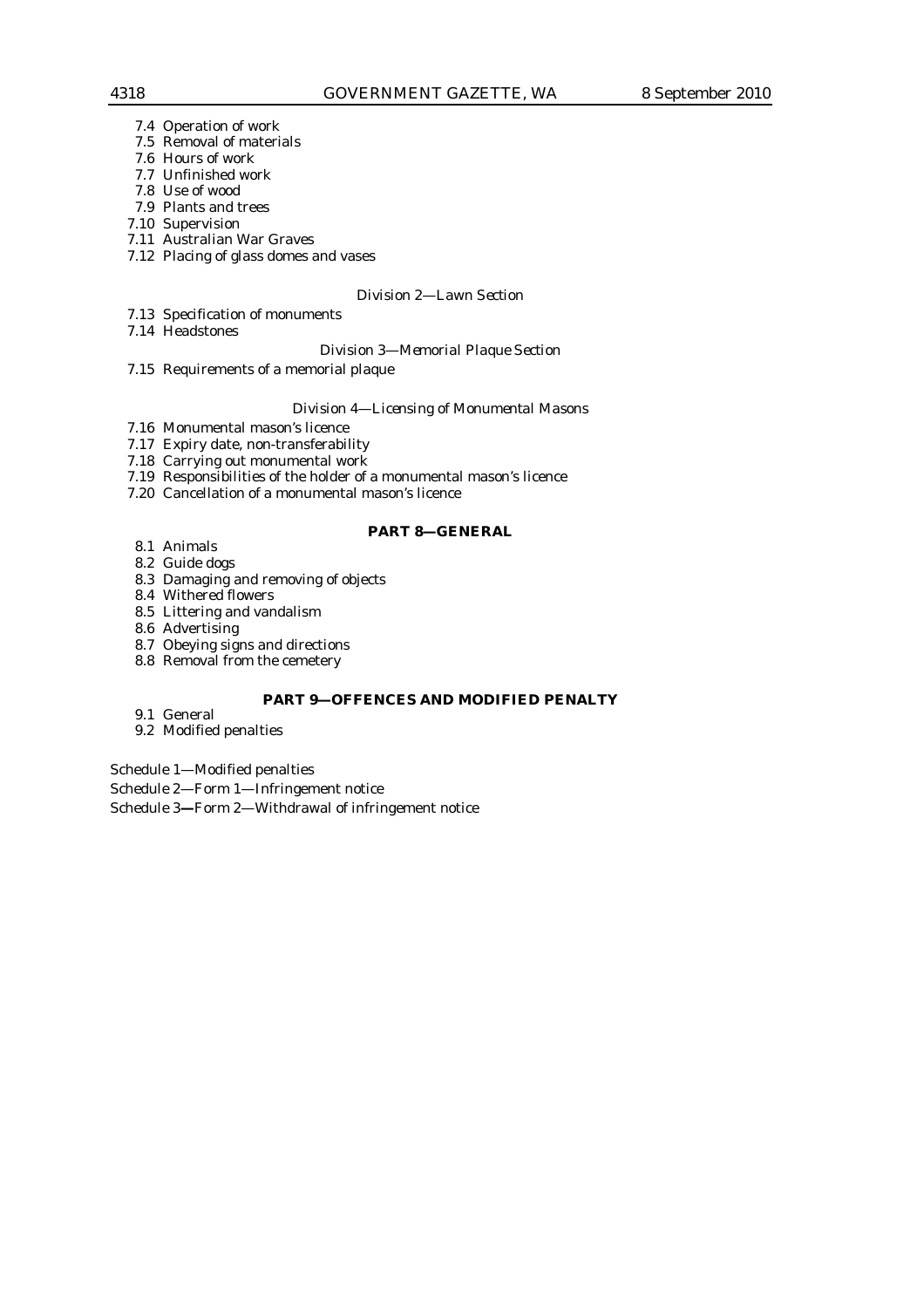## **LOCAL GOVERNMENT ACT 1995 CEMETERIES ACT 1986**

SHIRE OF COLLIE

## **CEMETERIES LOCAL LAW 2010**

Under the powers conferred by the *Cemeteries Act 1986, the Local Government Act 1995* and under all other powers, the Council of the Shire of Collie resolved on 27 July 2010 to adopt the following local law.

#### **PART 1—PRELIMINARY**

#### **1.1 Citation**

This local law may be cited as the *Shire of Collie Cemeteries Local Law 2010.*

## **1.2 Application**

This local law applies throughout the district of the Shire of Collie.

#### **1.3 Commencement**

This local law comes into operation 14 days after the date of its publication in the *Government Gazette*.

#### **1.4 Repeal**

*The Shire of Collie Local Law No. 3—Cemeteries* published in the *Government Gazette* on 18 April 2000 is repealed.

## **1.5 Interpretation**

In this local law unless the context otherwise requires—

"**Act**" means the *Cemeteries Act 1986*;

- "**ashes**" means so much of the remains of a dead body after the due processes of cremation as may be contained in a standard sized cremation urn;
- "**authorised officer**" means an employee of the Board authorised by the Board for the purposes of performing any function or exercising any power conferred upon an authorised officer by this local law;
- "**Board**" means the Council of the Shire of Collie;
- "**CEO**" means the chief executive officer for the time being, of the Board;
- "**funeral director**" means a person holding a current funeral director's licence;
- "**mausoleum**" means a building or construction wholly above or partially above and below ground level, so constructed as to allow the deposition of dead bodies into a compartment in the wall or floor and being sealed from view;
- "**monumental mason**" means a person holding a current monumental mason's licence;
- "**personal representative**" means the administrator or executor of an estate of a deceased person;
- "**set fee**" refers to fees and charges set by a resolution of the Board and published in the *Government Gazette*, under section 53 of the Act;
- "**single funeral permit**" means a permit issued by the Board under section 20 or 21 of the Act which entitles the holder to conduct at the cemetery a funeral of a person named in the permit; and
- "**vault**" means a below-ground lined grave with one or more sealed compartments constructed to specifications approved from time to time by the Board.

#### **PART 2—ADMINISTRATION**

#### **2.1 Powers and functions of CEO**

Subject to any directions given by the Board, the CEO shall exercise all the powers and functions of the Board in respect of a cemetery.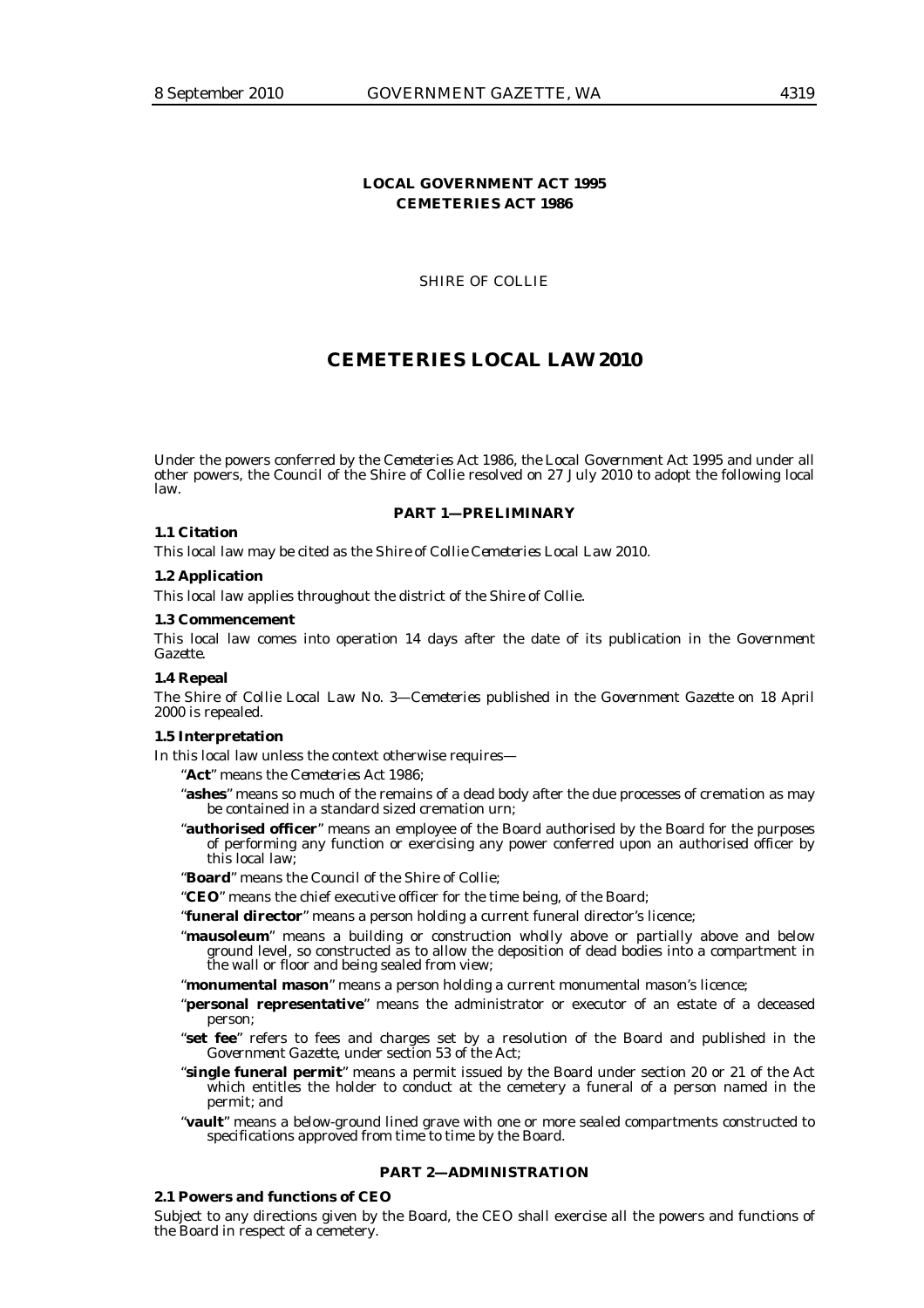## **PART 3—APPLICATION FOR FUNERALS**

### **3.1 Application for burial**

(1) A person may apply for approval to bury a dead body in the cemetery in the form determined by the Board from time to time.

(2) An application under subclause (1) is to be accompanied by the set fee.

## **3.2 Applications to be accompanied by certificates etc**

All applications referred to in clause 3.1 shall be accompanied by either a medical certificate of death or a Coroner's order of burial, and a certificate issued under clause 3.3, in respect of the body.

## **3.3 Certificate of identification**

(1) After a dead body is placed in a coffin and prior to a dead body being removed to the cemetery, a person who personally knew the deceased shall identify the dead body and shall complete a certificate of identification in the form determined by the Board from time to time, unless—

- (a) in the opinion of the funeral director, the dead body is not in a fit state to be viewed; or
- (b) after reasonable effort the funeral director is unable to arrange for a person to identify the dead body.

(2) Where—

- (a) in the opinion of the funeral director, the dead body is not in a fit state to be viewed; or
- (b) after reasonable effort the funeral director is unable to arrange for a person to identify the dead body,

then the funeral director shall complete a certificate in the form determined by the Board from time to time.

## **3.4 Minimum notice required**

All bookings to hold a funeral shall be made with the Board at least 24 hours prior to the time proposed for burial on the application, otherwise an extra charge may be made.

## **PART 4—FUNERAL DIRECTORS**

## **4.1 Funeral director's licence expiry**

A funeral director's licence shall expire on 30 June of each year.

## **4.2 Single funeral permits**

Every application for a single funeral permit made under section 20 or 21 of the Act shall include coffin specifications and details of the vehicle transporting the dead body to the gravesite.

## **4.3 Application refusal**

The Board may refuse an application for a single funeral permit if, in the opinion of the Board, either the coffin specifications or the details of the vehicle transporting the dead body to the gravesite, are not structurally sound or are otherwise inadequate or inappropriate, or on any other grounds.

## **PART 5—FUNERALS**

*Division 1—General* 

#### **5.1 Requirements for funerals and coffins**

A person shall not bring a dead body into the cemetery unless—

- (a) the Board has approved an application for the burial of that dead body in accordance with Part 3 of this local law;
- (b) it is enclosed in a coffin which in the opinion of the Board is structurally sound and bears the name of the deceased person indelibly inscribed in legible characters on a plate on the coffin's lid; and
- (c) under the plate referred to in paragraph (b) there is a substantive lead strip bearing the surname of the deceased person stamped in legible characters, each character being not less than 10 mm in height.

## **5.2 Funeral processions**

The time fixed by the Board for any burial shall be the time at which the funeral procession is to arrive at the cemetery gates, and, if not punctually observed, then the applicant who applied to hold the funeral under clause 3.1 or clause 3.2 shall pay the set fee for being late.

## **5.3 Vehicle entry restricted**

(1) Subject to clause 5.3(2), every funeral procession shall enter by the principal entrance, and no vehicle except the hearse, and official mourning coaches, shall be permitted to enter the cemetery.

(2) This clause shall not apply to persons using wheelchairs or motorised wheelchairs.

## **5.4 Vehicle access and speed limitations**

(1) A person shall drive, unless otherwise authorised by the CEO on the constructed roadway or vehicular access way or other areas designated for the use of vehicles.

(2) A person driving a vehicle, within a cemetery, shall not exceed the speed limit of 10 km/hr and comply with the directions of the signs.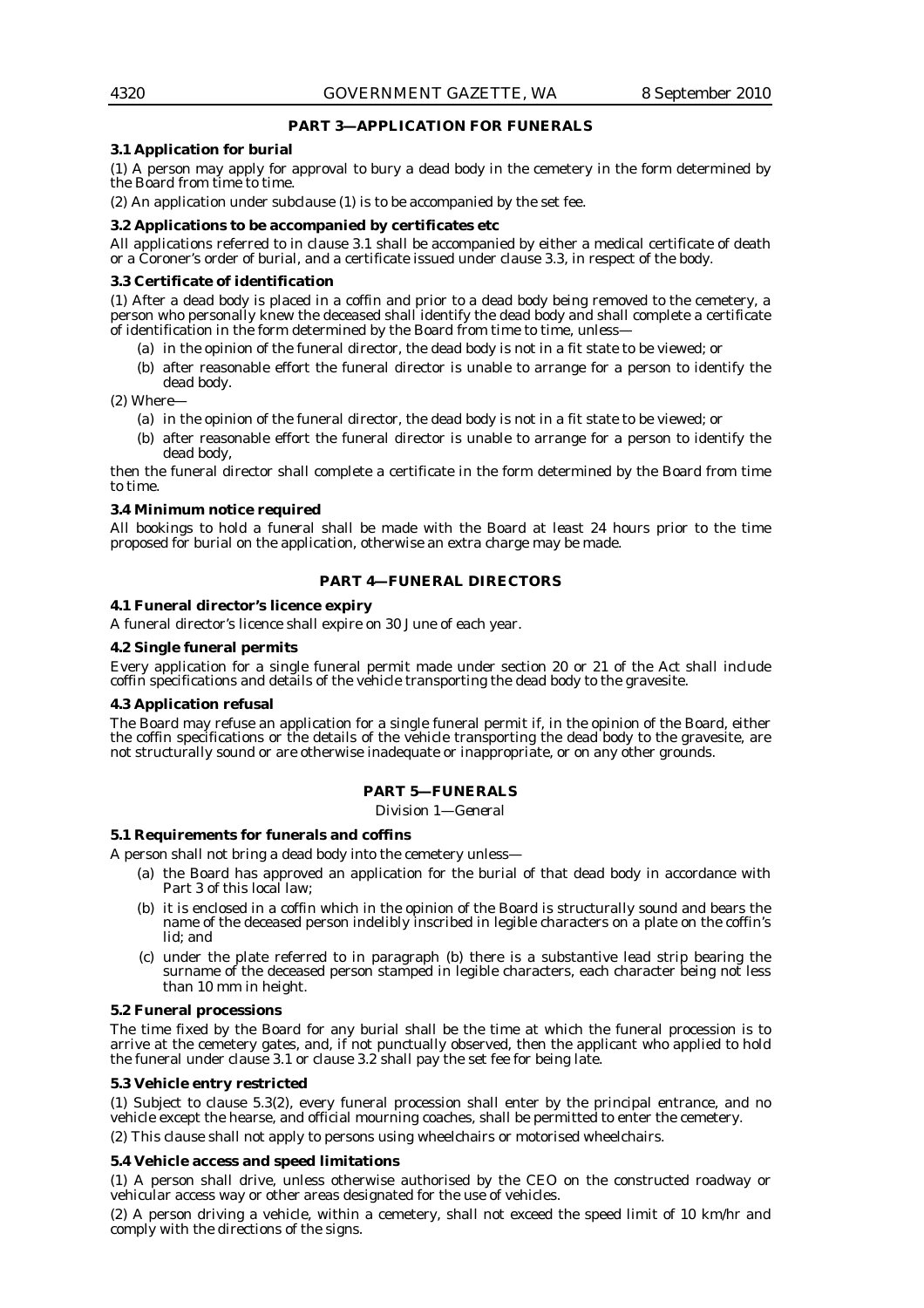#### **5.5 Offenders may be ordered to leave**

A person committing an offence under clause 5.4 may be ordered to leave the cemetery by the CEO or an authorised officer and if so ordered is required to leave forthwith.

## **5.6 Conduct of funeral by Board**

When conducting a funeral under section 22 of the Act the Board may—

- (a) require a written request for it to conduct a funeral to be lodged with it;
- (b) in its absolute discretion, charge any person requesting it to conduct a funeral the set fee for the conduct of that funeral by it;
- (c) where no fee or a reduced fee has been charged by it for the conduct of the funeral, determine the manner in which the funeral shall be conducted;
- (d) bury that dead body;
- (e) specify an area in the cemetery where the dead body is to be buried or the ashes placed;
- (f) conduct the funeral notwithstanding the failure of a person to make any application or to obtain any consent required under this local law;
- (g) do or require anything which it considers is necessary or convenient for the conduct of a funeral by it.

#### *Division 2—Placement of Ashes*

#### **5.7 Disposal of ashes**

(1) The personal representative of a deceased person whose body has been cremated may apply, in an application under clause 3.1 or otherwise, for permission to dispose of the ashes in the cemetery and upon payment of the set fee the Board may grant permission for the ashes to be disposed of by one of the following methods—

Niche Wall Memorial Wall Garden of Remembrance Ground Niche Memorial Rose, Tree or Shrub Family Shrub Memorial Desk Granite Seat Family Grave Book of Remembrance Scattering to the Winds Memorial Gardens Other memorials approved by the Board.

(2) Subject to subclauses (3) and (4), a person shall not place the ashes of a deceased person in the cemetery.

(3) An authorised officer may place the ashes of a deceased person in a cemetery in accordance with the Board's approval provided-

(a) the person requesting the placement of the ashes has the permission of the Board; and

(b) the ashes are placed within an area set aside for that purpose by the Board.

(4) An authorised officer may place the ashes of a deceased person within a grave in accordance with the Board's approval, provided the person requesting the placement of the ashes has the written permission of the Board and the approval of the holder of the grant of right of burial of the grave under the Act.

## **PART 6—BURIALS**

#### **6.1 Depth of graves**

(1) A person shall bury a coffin within the cemetery so that the distance from the top of the coffin to the original surface of the ground is not less than 750 mm.

(2) A person, with the permission of the CEO or authorised officer may bury a coffin so that the distance from the top of the coffin to the original surface of the ground is not less than 600 mm.

 (3) The permission of the authorised officer in subclause (2) will only be granted where in the opinion of the authorised officer exceptional circumstances require granting of that permission.

#### **6.2 Mausoleum, etc**

(1) A person other than the Board shall not construct a brick grave, crypt, vault or mausoleum within the cemetery.

(2) A person may request the Board to construct a vault or mausoleum within the cemetery which vault or mausoleum shall at all times remain the property of the Board.

(3) An application under subclause (2) shall be in writing and shall be accompanied by payment of the set fee.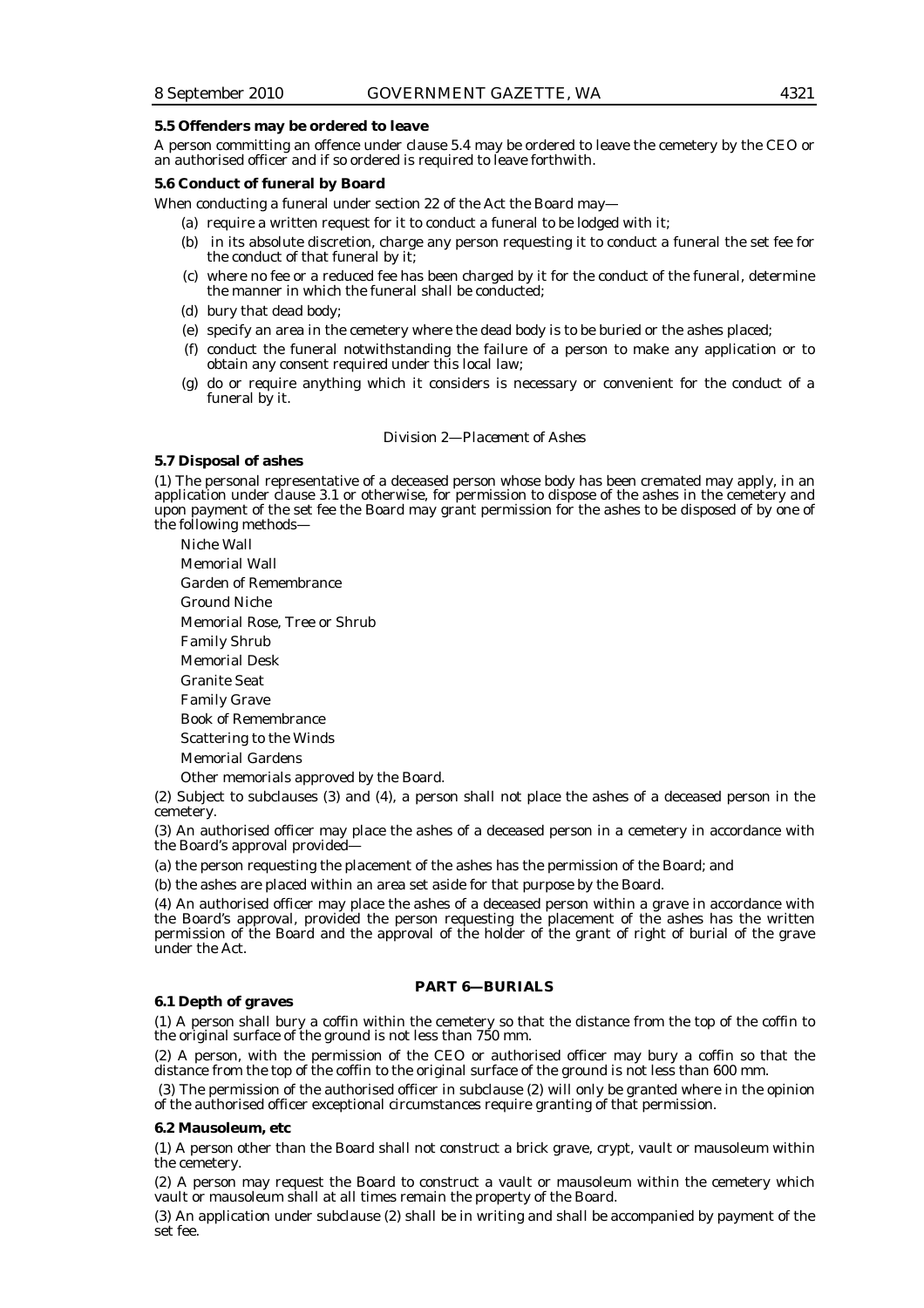(4) A person shall not place a dead body in a mausoleum except—

- (a) in a closed coffin; and
- (b) in a soundly constructed chamber; and
- (c) in accordance with subclause (5).

(5) The number of burials in a chamber must not exceed the number for which the chamber was designed.

## **PART 7—MEMORIALS AND OTHER WORK**

*Division 1—General* 

## **7.1 Application for monumental work**

The Board may require the written consent of the holder of the right of burial of a grave to accompany an application under section 30 of the Act.

#### **7.2 Placement of monumental work**

Every memorial shall be placed on proper and substantial foundations.

#### **7.3 Removal of rubbish**

All refuse, rubbish or surplus material remaining immediately after memorial works are completed under a permit issued under section 30 of the Act shall be immediately removed from the cemetery by the person carrying out the same.

## **7.4 Operation of work**

All material required in the erection and completion of any work shall, as far as possible, be prepared before being taken to the cemetery, and all materials required by tradesmen shall be admitted at such entrance as the CEO or an authorised officer shall direct.

#### **7.5 Removal of materials**

No sand, earth or other material shall be taken from any part of the cemetery for use in the erection of any memorial or work except with the written approval of the Board.

## **7.6 Hours of work**

Persons shall not be permitted to carry out memorial or other work on graves within the cemetery other than during the hours of 8.00 a.m. and 6.00 p.m. on weekdays, and 8.00 a.m. and noon on Saturdays, without the written permission of the Board.

## **7.7 Unfinished work**

Should any work by masons or others be not completed before 6.00 p.m. on weekdays and noon on Saturdays, they shall be required to leave the work in a neat and safe condition to the satisfaction of the CEO or an authorised officer.

#### **7.8 Use of wood**

No wooden fence, railing, cross or other wooden erection shall be allowed on or around any grave, other than as a temporary marker and with the prior approval of the Board.

#### **7.9 Plants and trees**

No trees or shrubs shall be planted on any grave or within the cemetery except such as shall be approved by the CEO.

## **7.10 Supervision**

All workers, whether employed by the Board or by any other person, shall at all times whilst within the boundaries of the cemetery be subject to the supervision of the CEO or an authorised officer and shall obey such directions as the CEO or an authorised officer may give.

## **7.11 Australian War Graves**

Notwithstanding anything in this local law to the contrary, the Office of Australian War Graves—

- (a) may place a memorial on a military grave; and
	- (b) is not required to pay the set fee for any memorial that is placed upon a military grave.

## **7.12 Placing of glass domes and vases**

A person shall not place glass domes, vases or other grave ornaments—

- (a) outside the perimeter of a grave in the cemetery as defined in the plans kept and maintained under section 40(2) of the Act; or
- (b) on the lawn in an area set aside by the Board as a lawn or a memorial plaque section.

## *Division 2—Lawn Section*

## **7.13 Specification of monuments**

(1) All monuments in the lawn section of a cemetery shall—

- (a) be made of natural stone; and
- (b) be placed upon a base of natural stone; and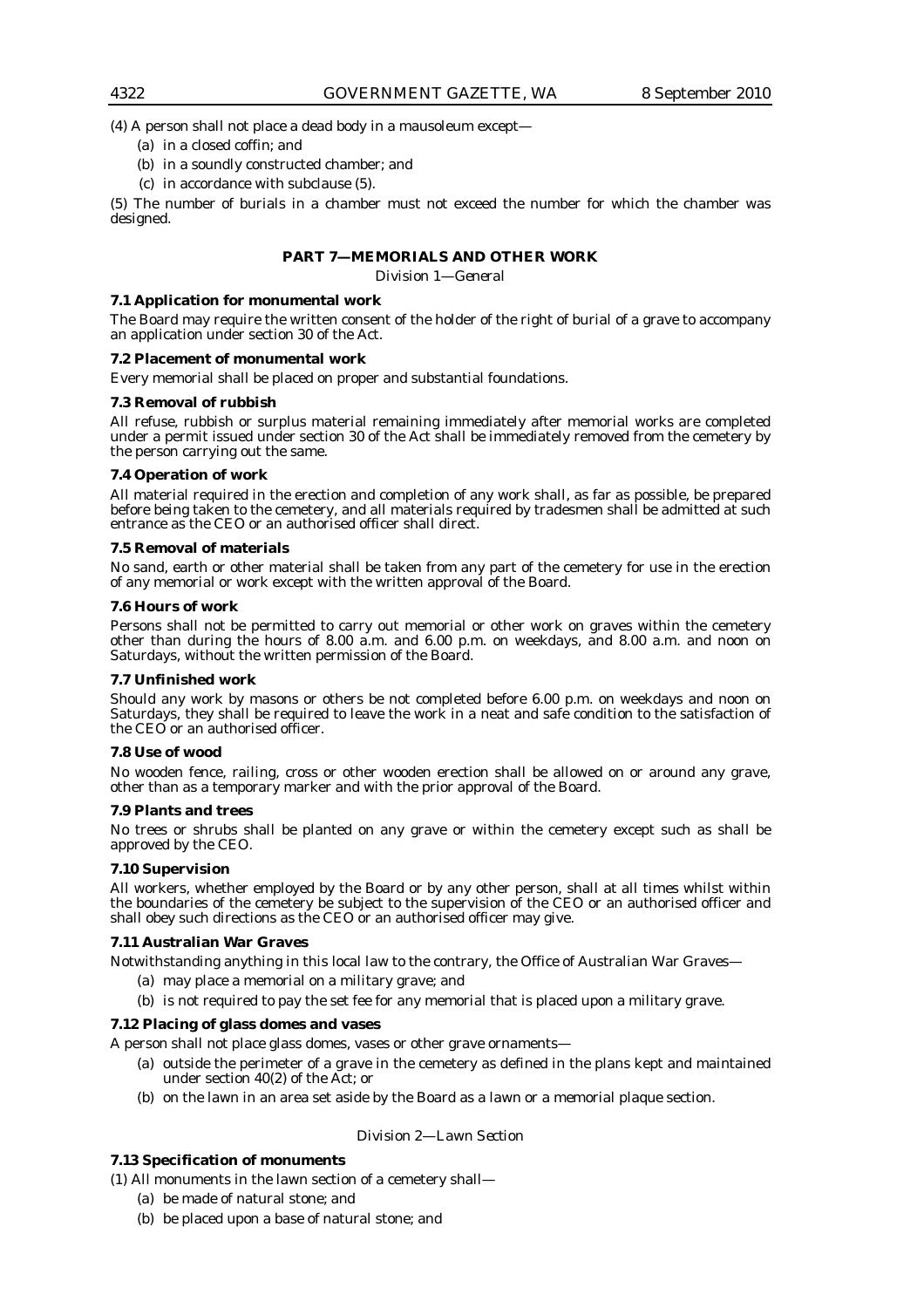- (c) comply with the following specifications—
	- (i) the overall height of the monument above the original surface of the grave shall not exceed 1.05 m;
	- (ii) the height of the base of the monument above the original surface of the grave shall not be less than 150 mm nor more than 450 mm;
	- (iii) the width of the base of the monument shall not exceed 1.20 m;
	- (iv) the depth of the base of the monument shall not exceed 300 mm; and
- (d) have foundations extending to the bottom of the grave unless concrete beam foundations are provided by the Board.

(2) An admiralty bronze memorial plaque may be attached to a monument erected or being erected in the lawn section of the cemetery.

(3) A person shall not display any trade names or marks upon any monument erected within the lawn section of the cemetery.

#### **7.14 Headstones**

In the lawn section of the cemetery, that part of a headstone above its base shall not extend horizontally beyond that base.

#### *Division 3—Memorial Plaque Section*

### **7.15 Requirements of a memorial plaque**

(1) All memorial plaques placed in a memorial plaque section of the cemetery shall—

- (a) be made of admiralty bronze or any other material approved by the Board; and
- (b) not be less than the dimensions 380 mm x 280 mm, nor more than 560 mm x 305 mm; and
- (2) All memorial plaques made of admiralty bronze shall—
	- (a) not exceed 20 mm in thickness; and
	- (b) be placed upon a base mounting approved by the Board.

(3) All memorial plaques made of stone shall—

- (a) not exceed 50 mm in thickness placed upon a base mounting approved by the Board; or
- (b) not be less than 100 mm in thickness if it is not to be placed upon a base mounting.

#### *Division 4—Licensing of Monumental Masons*

#### **7.16 Monumental mason's licence**

(1) The Board may upon receipt of an application in writing by any person and upon payment of the set fee issue to the applicant a monumental mason's licence.

(2) A licence issued under subclause (1) authorises the holder to carry out monumental works within the cemetery subject to the provisions of this local law and such conditions as the Board shall specify upon the issue of that licence.

## **7.17 Expiry date, non-transferability**

A monumental mason's licence—

- (a) shall, subject to clause 7.20, be valid from the date specified therein until 30 June next following; and
- (b) is not transferable.

#### **7.18 Carrying out monumental work**

A person shall not carry out monumental work within the cemetery unless that person-

- (a) is the holder of a current monumental mason's licence issued pursuant to clause 7.16 or does so as the employee of a person who holds such a licence; or
- (b) is authorised by the Board to do so.

#### **7.19 Responsibilities of the holder of a monumental mason's licence**

The holder of a monumental mason's licence shall be responsible for the compliance by every person purporting to be authorised to carry out monumental works within the cemetery pursuant to that licence with all the requirements and conditions of the licence, this local law, the Act and any other written law which may affect the carrying out of monumental works.

#### **7.20 Cancellation of a monumental mason's licence**

(1) The Board may by notice in writing to the holder of a monumental mason's licence terminate the licence on any of the following grounds—

- (a) that the holder of the licence has committed a breach of the requirements and conditions of the licence, this local law, the Act or any other written law which may affect the carrying out of monumental works;
- (b) that, in the opinion of the Board, the conduct of the holder of the licence or any person in the employ of that holder in carrying out or attempting to carry out any works within the cemetery, is inappropriate or unbecoming; or
- (c) that the holder of the licence has purported to transfer the licence issued to that holder.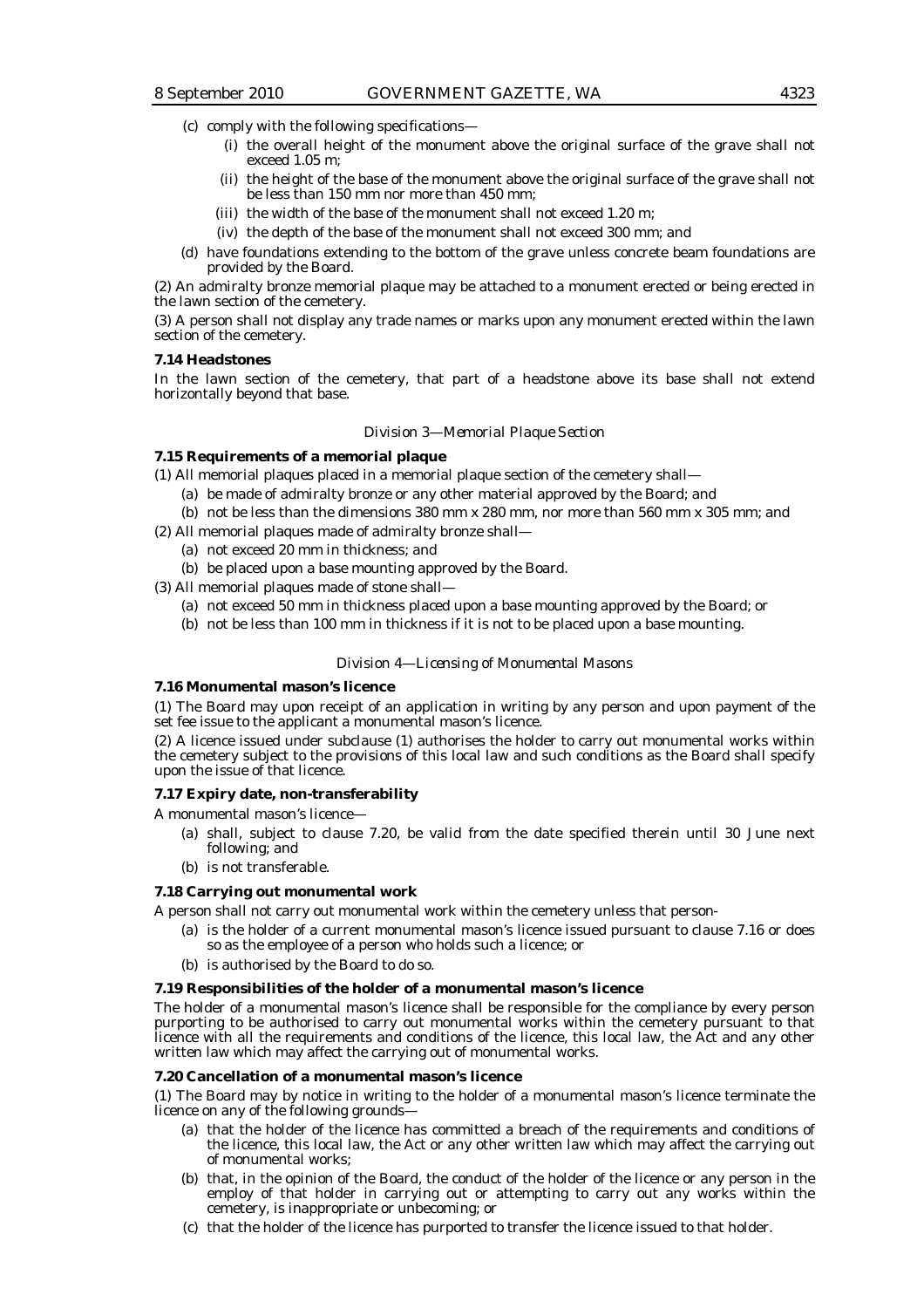(2) Upon the termination of a monumental mason's licence under this clause no part of any fee paid for the issue of that licence is refundable by the Board.

(3) An aggrieved person whose licence has been terminated under subclause (1) may apply to the State Administrative Tribunal for a review of the decision of the Board.

## **PART 8—GENERAL**

## **8.1 Animals**

Subject to clause 8.2, a person shall not bring an animal into or permit an animal to enter or remain in the cemetery, other than with the approval of the CEO or an authorised officer.

## **8.2 Guide dogs**

Clause 8.1 shall not apply to a hearing impaired person or a person who is blind or partially blind and who is accompanied by a hearing or guide dog.

#### **8.3 Damaging and removing of objects**

Subject to clause 8.4, a person shall not damage, remove or pick any tree, plant, shrub or flower in the cemetery or any other object or thing on any grave or memorial or which is the property of the Board without the permission of the Board.

#### **8.4 Withered flowers**

A person may remove withered flowers from a grave or memorial and these are to be placed in a receptacle provided by the Board for that purpose.

#### **8.5 Littering and vandalism**

A person shall not—

- (a) break or cause to be broken any glass, ceramic or other material in or upon the cemetery;
- (b) discard, deposit, leave or cause to be discarded, deposited or left any refuse or litter in or upon the cemetery other than in a receptacle provided for that purpose.

#### **8.6 Advertising**

A person shall not carry on or advertise any trade, business or profession within the cemetery without the prior written approval of the Board which consent may be granted subject to such conditions as the Board thinks fit.

#### **8.7 Obeying signs and directions**

(1) The Board may erect, set up, display or place signs with markings or symbols specified by Standards Australia for the purpose of this local law.

(2) A person shall obey all signs erected, set up, displayed, placed or marked by the Board within the cemetery.

(3) A person shall obey any lawful direction by the CEO or an authorised officer.

## **8.8 Removal from the cemetery**

Any person failing to comply with any provisions of this local law or behaving in a manner that in the opinion of the Board, the CEO or an authorised officer is inappropriate in the cemetery may in addition to any penalty provided by this local law be ordered to leave the cemetery by the Board, the CEO or an authorised officer.

## **PART 9—OFFENCES AND MODIFIED PENALTIES**

## **9.1 General**

A person who commits a breach of any provisions of this local law commits an offence and shall on conviction be liable to a penalty not exceeding \$500.00 and if the offence is a continuing one to a further penalty not exceeding \$20.00 for every day or part of a day during which the offence has continued.

## **9.2 Modified penalties**

(1) The offences specified in Schedule 1 are offences which may be dealt with under section 63 of the Act.

(2) The modified penalty payable in respect of an offence specified in Schedule 1 is set out in the fourth column of Schedule 1.

(3) The prescribed form of the infringement notice referred to in section 63(1) of the Act is set out in Schedule 2.

(4) The prescribed form of the notice withdrawing an infringement notice referred to in section 63(3) of the Act is set out in Schedule 3.

————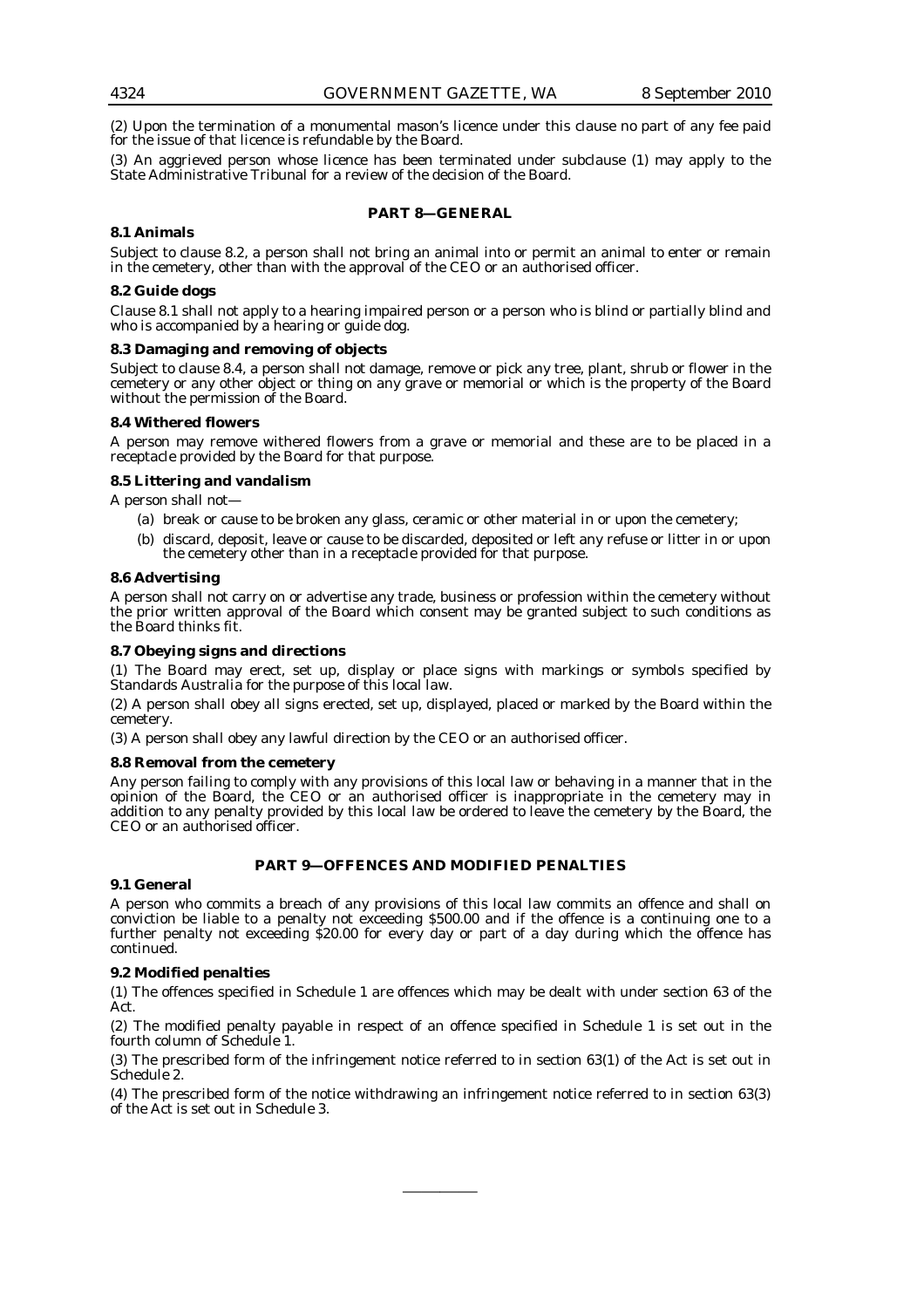## *Schedule 1*  **OFFENCES AND MODIFIED PENALTIES**

|                    |               |                                                            | [clause $9.2(1)$ ]                |
|--------------------|---------------|------------------------------------------------------------|-----------------------------------|
| <b>Item</b><br>No. | <b>Clause</b> | <b>Nature of Offence</b>                                   | <b>Modified</b><br><b>Penalty</b> |
|                    | 5.4(2)        | <b>Exceeding speed limit</b>                               | \$50.00                           |
| $\mathbf{2}$       | 5.4(1)        | Not driving on constructed vehicle areas                   | \$50.00                           |
| 3                  | 7.3           | Not removing rubbish and surplus materials                 | \$50.00                           |
| 4                  | 7.5           | Using materials from cemetery                              | \$50.00                           |
| $\overline{5}$     | 7.7           | Leaving uncompleted works in an untidy or unsafe condition | \$50.00                           |
| 6                  | 8.1           | Animal within cemetery                                     | \$50.00                           |
| 7                  | 8.3           | Damaging and removing objects                              | \$50.00                           |
| 8                  | 8.5           | Littering and vandalism                                    | \$50.00                           |
| 9                  | 8.6           | Unauthorised advertising or trading                        | \$50.00                           |
| 10                 | 8.7           | Disobeying sign or lawful direction                        | \$50.00                           |

## *Schedule 2*  Form 1 **INFRINGEMENT NOTICE**

————

|                                              | (Name and address) |                                           |  |
|----------------------------------------------|--------------------|-------------------------------------------|--|
| It is alleged that at ______ hours on day of |                    |                                           |  |
|                                              |                    | you committed the offence indicated below |  |
|                                              |                    |                                           |  |

by an (x) in breach of clause \_\_\_\_\_\_\_ of the *Shire of Collie Cemeteries Local Law 2010*.

### **Offence**

Exceeding speed limit Not driving on constructed vehicle areas Not removing rubbish and surplus materials Using materials from cemetery Leaving uncompleted works in an untidy or unsafe condition Animal within cemetery Damaging and removing objects Littering and vandalism Unauthorised advertising or trading Disobeying sign or lawful direction

 $\mathbf S$ 

[clause 9.2(3)]

\_\_\_\_\_\_\_\_\_\_\_\_\_\_\_\_\_\_\_\_\_\_\_\_\_\_\_\_

(Authorised Person)

You may dispose of this matter by payment of the penalty as shown within 21 days of the date of this notice (or the date of the giving of this notice if that is a different date) to the Chief Executive Officer of the Shire of Collie at 87 Throssell Street, Collie between the hours of 9.00 a.m. to 4.30 p.m. Monday to Friday.

Payments by mail should be addressed to— The Chief Executive Officer Shire of Collie 87 Throssell Street Collie WA 6225

If the penalty is not paid within the time specified, then a complaint of the alleged offence may be made and heard and determined by a court.